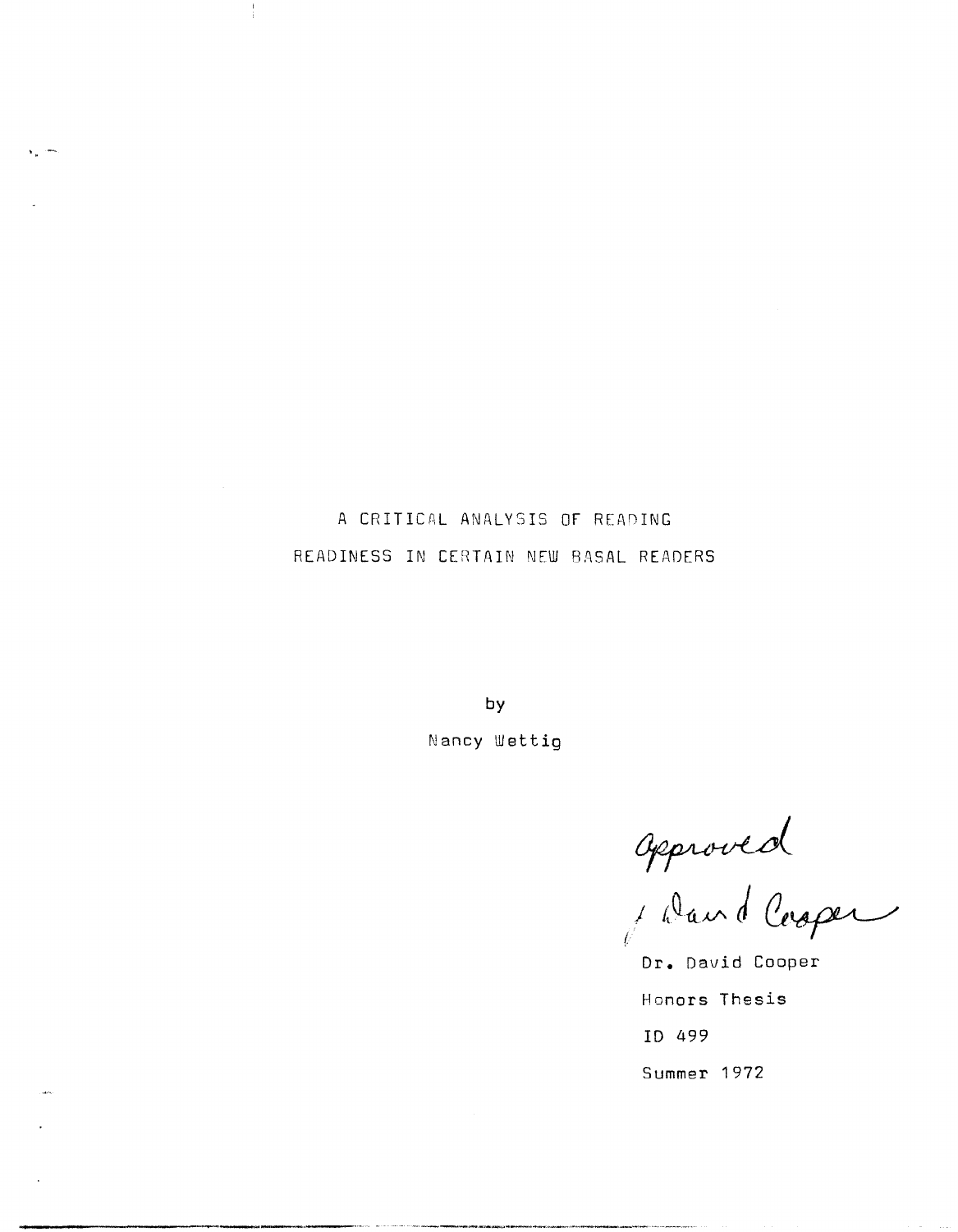$SpCoII$ Thesis  $\cup$  $2489$  $.74$ 1972 **.W'1Z** 

~- .\_-

## INTRODUCTION

In recent years there has been a flourish of published materials in the area of reading instruction. This writer has observed that companies have been very quick to respond to the criticisms of reading specialists by publishing new readers and elaborate systems. They first reacted to critics who said there was not enough phonics emphasis in the programs; then they changed the all-white middle-class format; and lately they have been working on additional or enrichment materials. Too often students in the reading instruction programs have made the assumption that these materials are meeting the needs of the children just because they are new publications. More time needs to be taken to actively evaluate these new materials in light of our ever-changing understandings of reading concepts.

This thesis is an attempt to critically analyze some new basal readers in light of their readiness programs. The paper is in two parts, Part One being a discussion of the desirable qualities of a good rea iness program according to certair acknowledged experts in the field, and Part Two being the analysis of the texts. It is hoped that this thesis will not only help those immediate contemporaries of the author take a closer look at these specific texts, but also encourage the continuing analysis of new texts.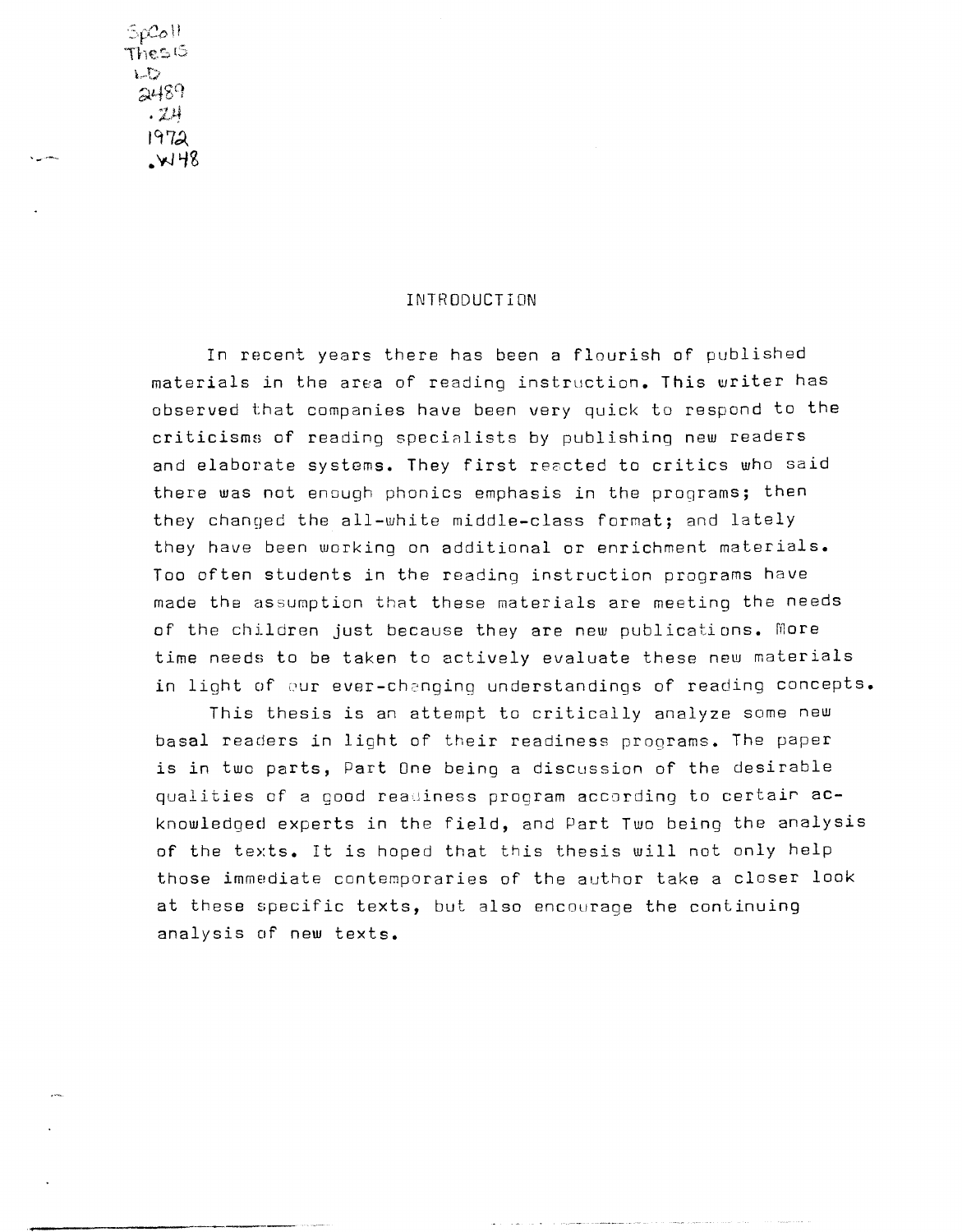## Part One

Since the beginning of the twentieth century, educators have been concerned with a thing called reading readiness. It was defined by Albert J. Harris as "a state of general maturity which, when reached, allows a child to learn to read without excess difficulty."  $1$  It seems that "in American schools there has always been a close association between  $\frac{1}{2}$  starting school and starting to read."  $^2$  However, educators began to rotice that there was a high rate of repeaters in the first grace due to reading difficulties, and this led to the concept of reading readiness, which would help develop certain abilities believed to be necessary for normal reading skills to occur. This concept of readiness and what it enccmpasses has changed many times, but more and more studies have shown that "reacing readiness is not one thing. It is not a single package of certain kinds and amounts of abilities."  $\frac{3}{5}$  It must become different things for different children, or it does not serve to ready them personally.

Because the readiness concept is so complex and yet so important to the developmental readinq process, it should be

 $1 \cdot$ Harris, Albert J., <u>How to Increase Reading Ability</u>,<br>5th edition, McKay, David, Company, Inc. (New York),p.<br>Durkin, Dolores, Isashine Iber to Bead, Allyn & Basen. 21.

<sup>2.</sup>  Durkin, Dolores, Teaching Them to Read, Allyn & Bacon, Inc. (Rockleigh, N.J.), 1970, p. 19.

<sup>3.</sup>  Ibid.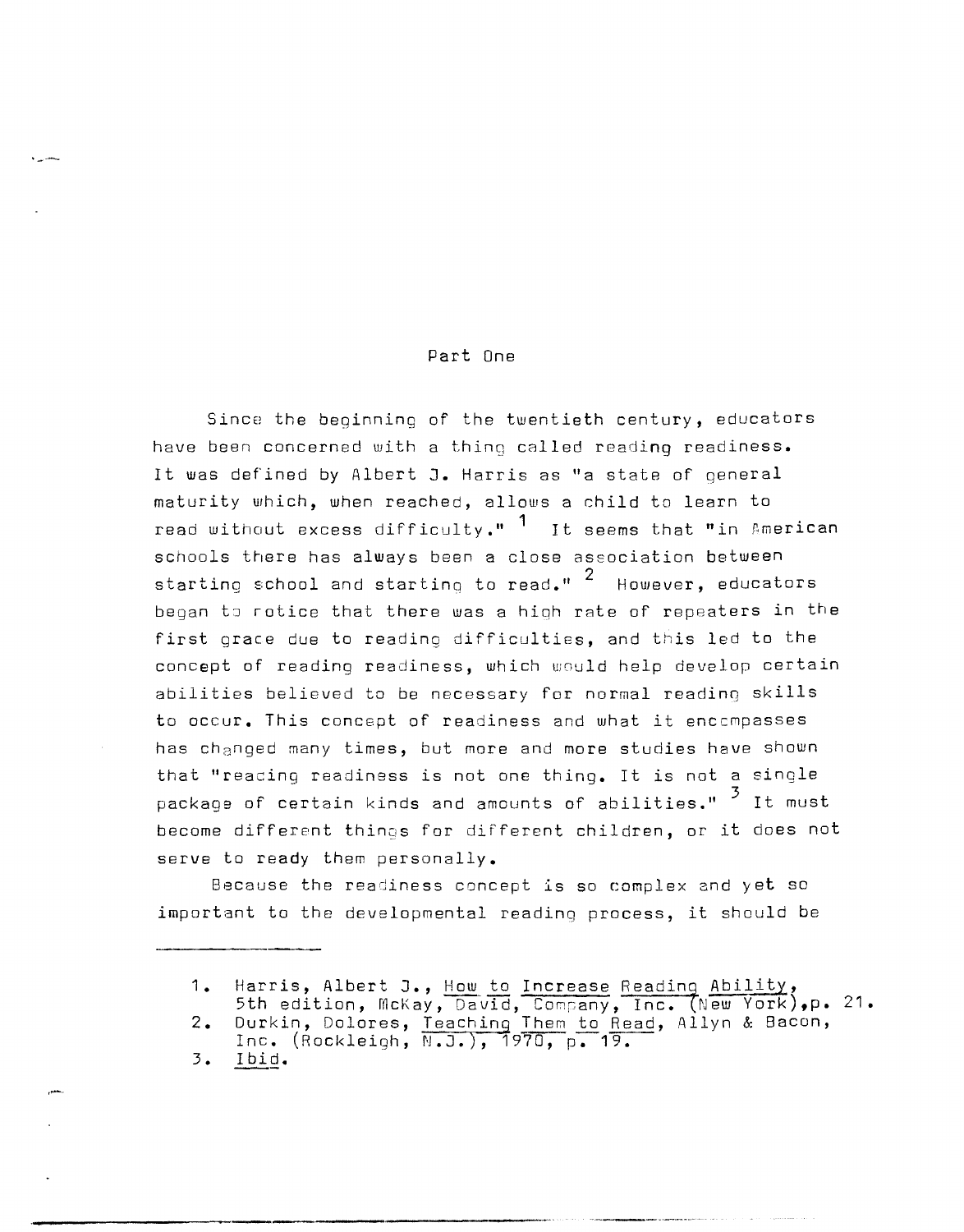studied carefully before a certain program is applied. A look at what three reading experts consider important to a reaciness program should help establish a criteria by which to evaluate certain texts. The experts in this case are Dolores Durkin, Albert **J.** Harris, and Arthur W. Heilman, the respective authors of Teaching Them to Read, How to Increase Reading Ability, and Principles and Practices of Teaching Reading in which the following beliefs concerning reading readiness were uncovered.

All three experts listed many of the same items needed for an effective reading readiness program. The first topic was that of a testing oevice which should be used sometime during kindergarten or the becinning of first orade to determine the readiness level the child was already at. This would help the teacher know which children needed a specific readiness program and also which abilities needed to be stressed. Many school systems or individual classrooms fail in this first basic step: they simply provide a six-week readiness course for all first graders. This unnecessarily delays many children who are already capable of beginning the rrading process, and it also limits the children who need the program to only six weeks, even if they need more.

Another important point brouQht cut by the specialists was that the readiness program should be rich and varied. It should be designed to meet individual needs and differences so that each child is benefitted according to his special problems and abilities. This is where the teacher comes in and plays such an important role. It is impossible to use any one program straight through to its completion for each child and still meet individual needs. The teacher must select from available prograns and materials these thinqs that certain children might benefit from; she must be able to create or supplament new items for further study; she must constantly evaluate the progress of each child so that his attention is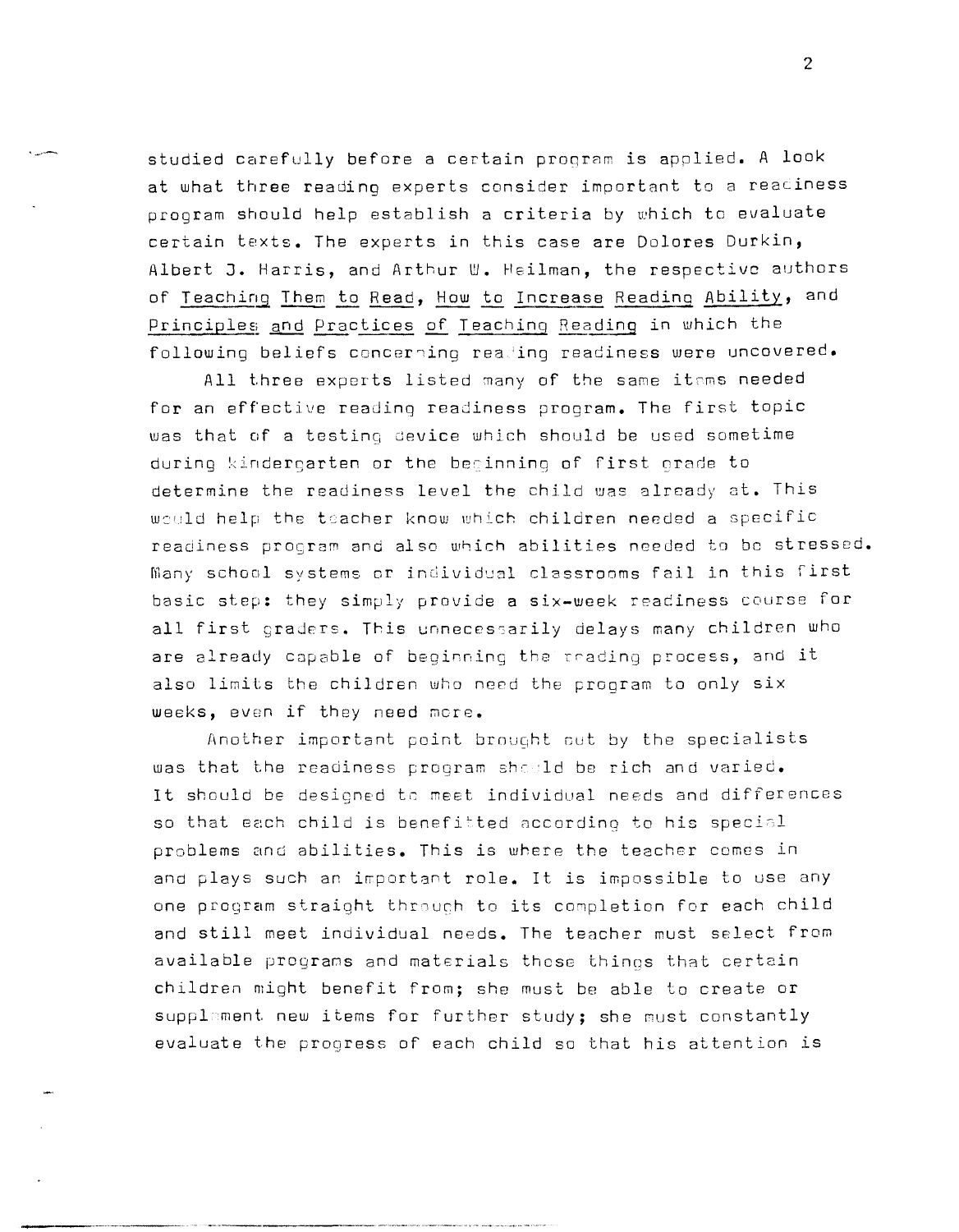focused on just the abilities he needs for reading to begin successfully. These things do not come from a set program, and they do not require a specific length of time, but only through these methods can a truly helpful individualized program be set up.

Dolores Durkin had much to offer concerning many basal reading systems. She believes that workbooks, which have often been the only thing used for a readiness program, should provide for varying abilities and not assume that one level of wcrk goes with one level of reading. This me2ns that the same skills should be approached at differing levels to account for individual differences in the classroom, and that the workbook should not necessarily be gone through page by page by every child. An experienced teacher would be more apt to have available worksheets and assignments of varying ability levels than a beginning teacher, who usually relies heavily on the basal system.

Durkin says that "the concept of readiness denotes a relationship - in this case, a relationship between the abilities and understandings of a child and the type and quality of reading instruction that will be offered."  $4$  Gates also referred to this idea in 1936 when he wrote," The optimum time of beginninq reading is not entirely dependent upon the nature of the child himself, but it is a large measure determined by the nature of the readino program."  $5$  This would tend to imply that reading readiness programs set up by basal reading systems do help introduce the child to the program he will be using.

Heilman also believed that the strength of the readiness program is in the capability of the teacher to make it relevant to each child. He said that "programs of instruction designed to develop readiness should differ considerably from

**4. Ibid., p. 69.** 

**.- .--..** 

 $\overline{Gate}$  in Durkin, Teaching Them to Read, p. 69.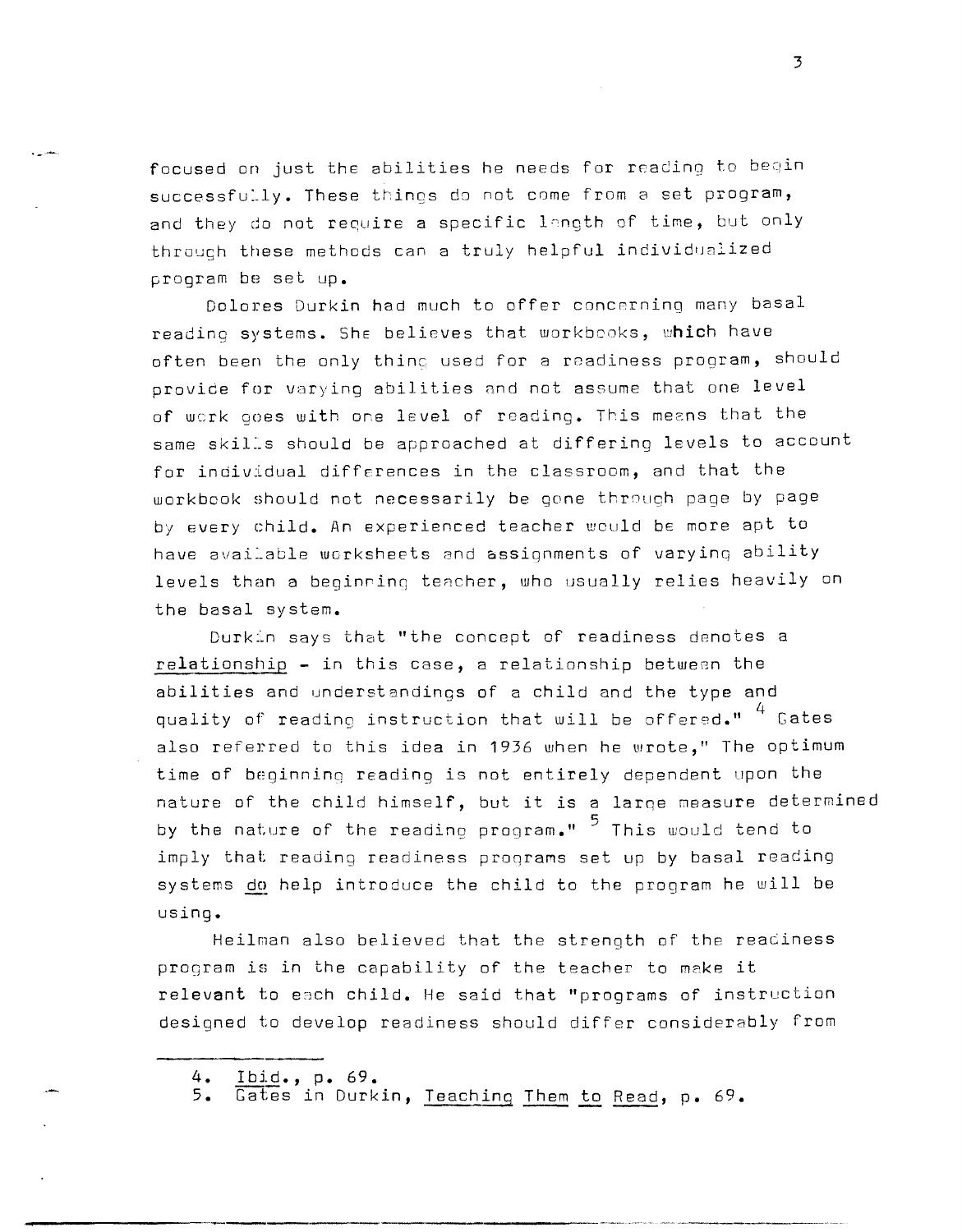classroom to classroom. If one were to recommend that a particular program be adopted for all children, this would negate what is known about individual differences."  $6$ 

Although this attitude would seem to belittle the importance of the basal system, Harris points out that "the suggestions for supplementary and enrichment readiness activities in the teachers' guides" can be very helpful in developing a good varied  $prox$ . These extra ideas can actually be very useful in making a structured program an individualized one, ready for use with small groups.

Durkin, Harris, and Heilman all listed certain things which should be noted concerning the student at the beginning of reading instruction. The readiness level can be ascertained by considering the following items: chronological age, mental age, I.Q., visual perception, auditory perception, vision, hearing, general health, physical maturity, cultural level of environment, richness of experience, vocabulary, emotional stability, group particupation, and interest in books. A close examination of these aspects will help the teacher deternine what specific items a child needs help with. Then the teacher should look to the readiness pronram, and hopefully find all of the important incredients necessary to help that child.

By combining the ideas of all three specialists and by referring to the above list of readiness abilities, one can arrive at a checklist for reading readiness programs. A good reading readiness program should provide materials for the following items:

- 1. Testing readiness or I.Q.
- 2. Visual Discrim:nation
- 3. Auditory Discrimination
- 4. Language Experience
- 5. Vocabulary Development
- 6. Interest in Books
- 6. Heilman, p.45.<br>7. Harris, p.54.

Harris, p.54.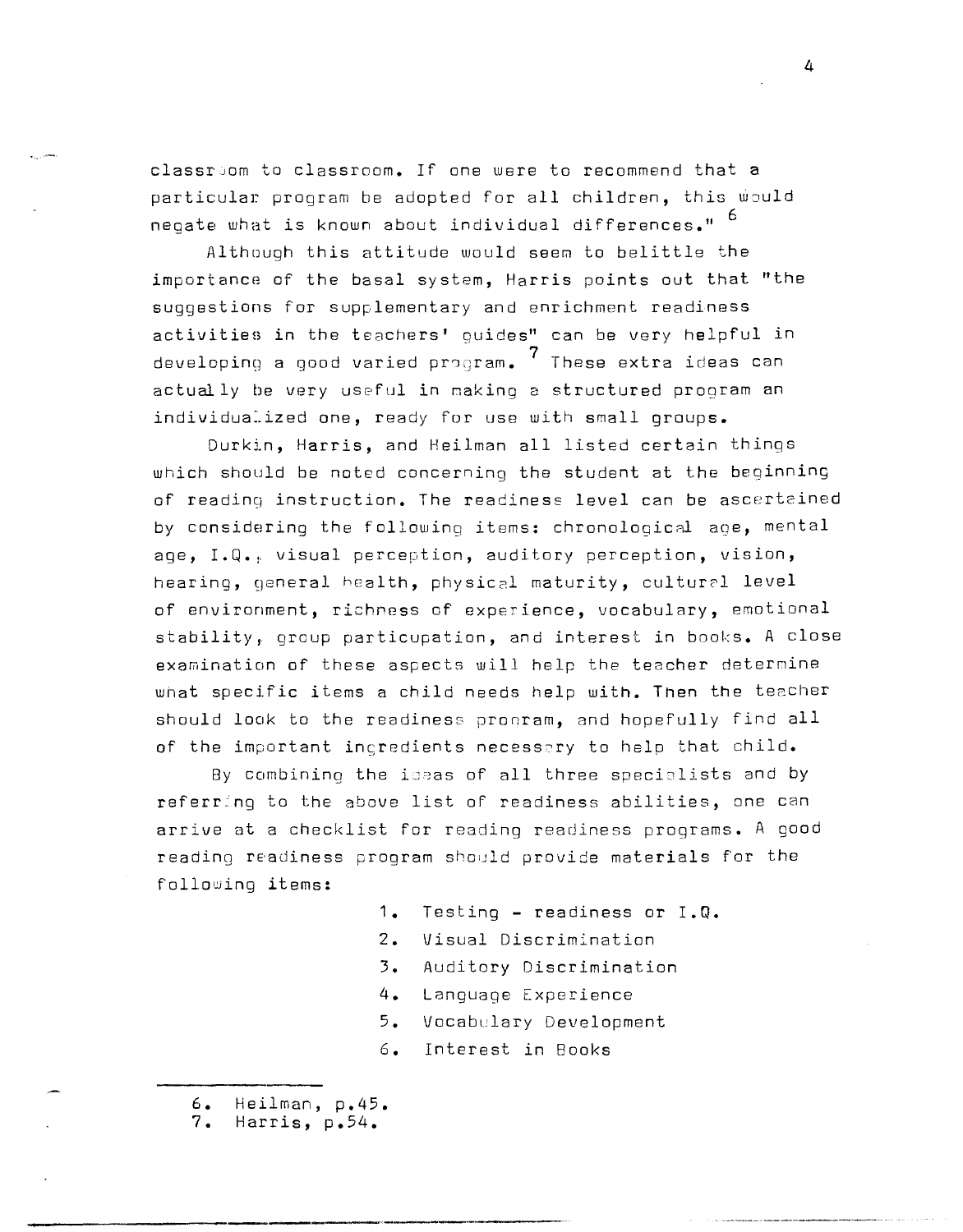- **7.** Left-to-Right Sequence
- 8. Sequence Arranging
- 9. Listening Skills

~---

- **10.** Individualized Lessons
- **11.** Enrichment and Supplementary Materials

Some of the above factors are more particularly a part of the total readiness program than the basal system, so it would be beneficial to note those that are of specific concern in the basnl readers themselves. Of the same list of items, those a good reading system should include are the following:

- **1.** Visual Discrimination
- 2. Auditory Discrimination
- 3. Language Experience
- **4.** Vocabulary Development
- 5. Left-to-Right Sequence
- 6. Sequ9nce Arranging
- **7.** Listening Skills
- 8. Individualized Lessons
- 9. Enrichment and Supplementary materials

This list will be the one uned in this paper to evaluate certain basal reading readiness programs. It must be understood that this list is by no means permanent; as new concepts are determined concerning reading processes, it should be updated so that new evaluations are relevant to new materials.

------ -\_.\_------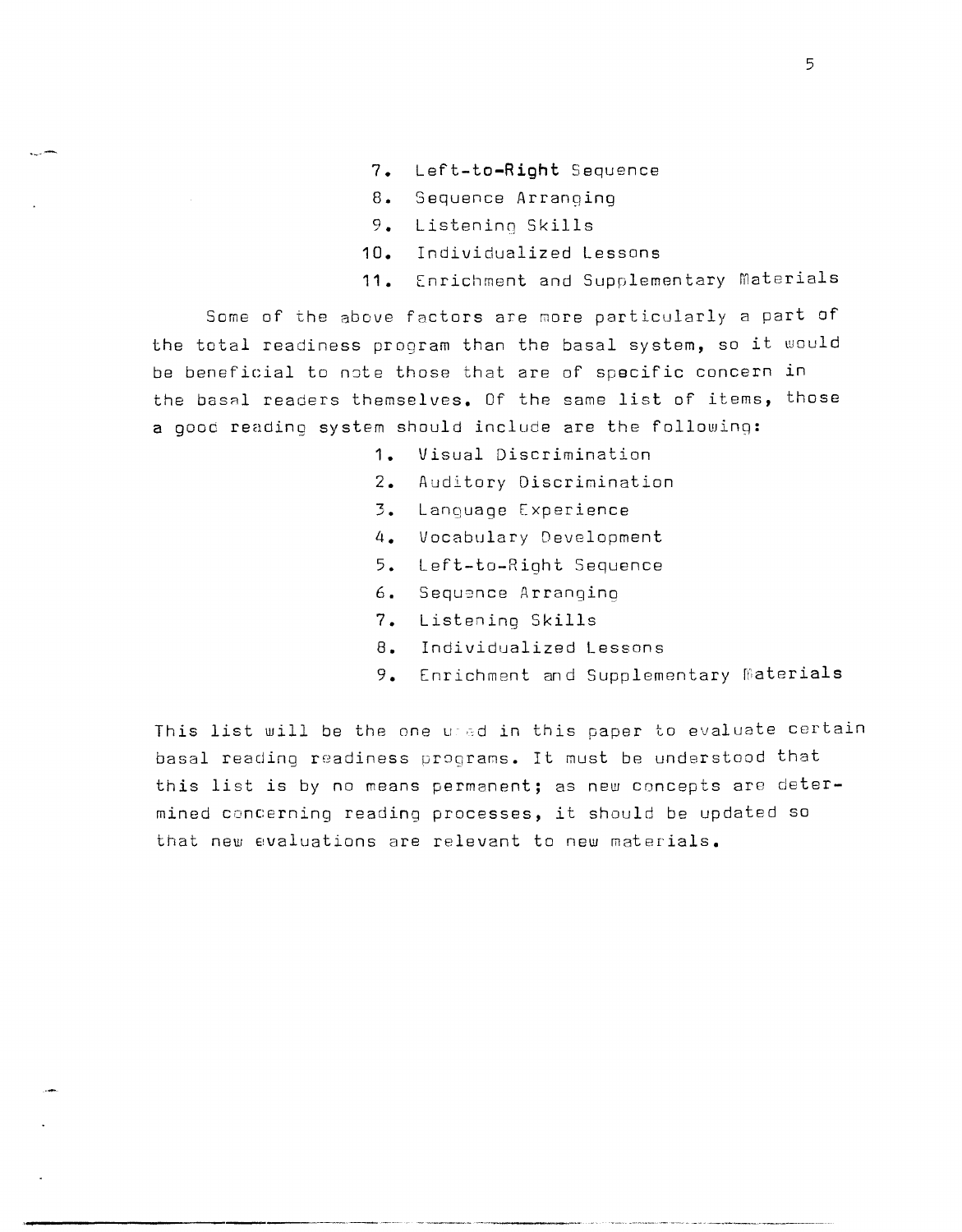## Part Two

This part is concerned with the actual reading readiness programs as developed by certain publishing firms. The four systems that will be discussed are Houghten Mifflin (1971), Lyons & Carnahan  $(1972)$ , Scott Foresman  $(1971)$ , and Macmillan (1970). The criteria for evaluation are those praviously listed items arrived at through a study of certain experts' opinions on reading readiness. Here they are again stated:

- 1. Visual Discrimination
- 2. Auditory Discrimination
- 3. Language Experience
- 4. Vocabulary Development
- 5. Left-to-Right Sequence
- 6. Sequence Arranging
- 7. Listeninq Skills
- 8. Individualized Lessons
- 9. Enrichmant and Supplementary Materials If a series does offer certain testiny devices or specific cultivation of an interest in books, it will of course be mentioned as an added factor in its evaluation.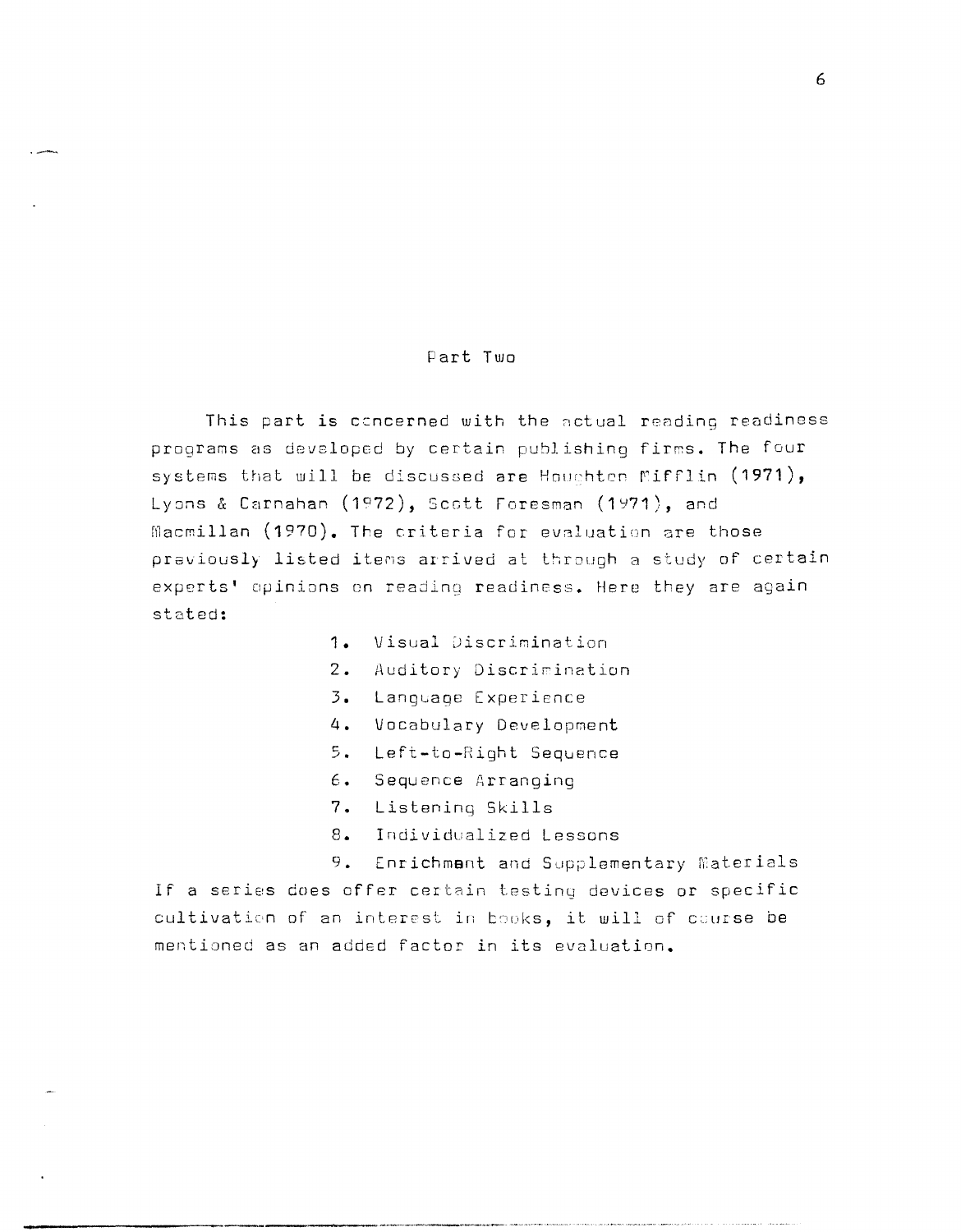The reading readiness textbook published by the Houghton Mifflin Company is titled Getting Ready to Read. The copyright date is 1971. This text is described as a pre-reading skills program and follows a pre-reading book called Setting a Head start. This evaluation is concerned with the former book which deals with readiness sk ills.

The listed purpese of this program is to ready children for reading not by teaching them to "sound out" words, but rather by teaching them first to consider context and then look at the consonants. This keeps before the student the importance of always reading for meaning.

The pre-reading exercises consist of the following: (1) Using Spoken Context, (2) Distinquishinq Letter Forms, (3) Listening for Beginning Sounds in Words,  $(4)$  Making Letter-Sound Associations, (5) Using Spoken Context and Letter-Sound Relationships, (6) Using Sopken Context and the First Letter of a Frinted Word, and (7) Matching End Sounds and Letter Forms. 8

No test is supplied or suggested, although the teacher's edition does mention grouping pupils for instruction. The divisions given would be the "most mentally mature," the "average," and the "slow learners."  $^9$ 

Visual and auditory discrimination are worked on when each letter forn and sound are introduced. Besides this work on sounds, there is no specific exercise for either visual or auditory discrimination.

Concerning lanquage experience, it is noted that "those children whose pre-school environment has been unfavorable

<sup>8.</sup> Houghton Mifflin, Getting Ready to Read, p.1.<br>9. Ibid., p.5.

Ibid., p.5.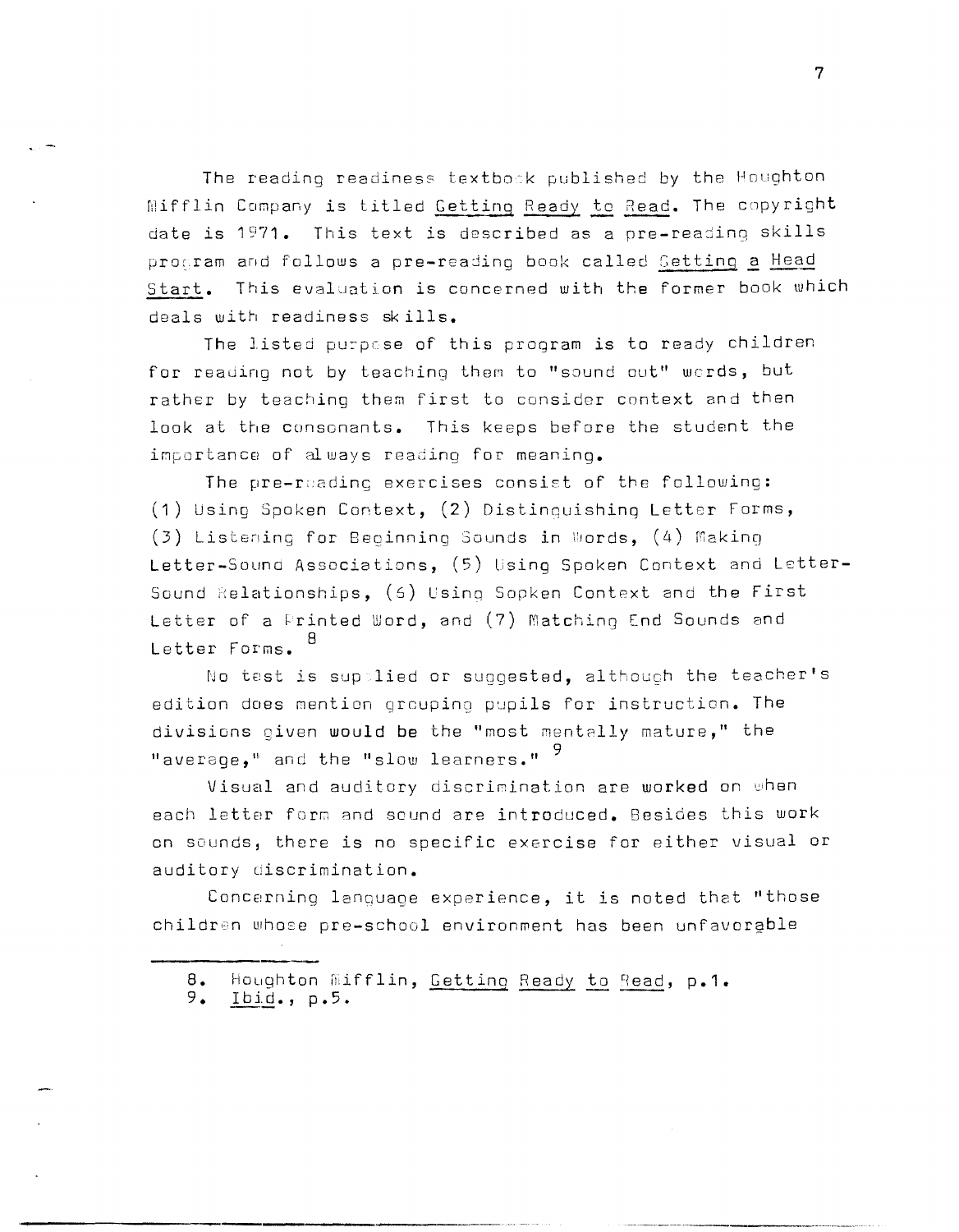for normal language development, and whose experiences have been extremely limited... may lack the lanouace development necessary to understand the oral directions, •.• the pictures and the common situations used in the context sentences."  $^{10}$ Langwage experience and vocabulary development then should be worked on before this readiness program could be effectively initiated in a deprived group or classroom.

Vocabulary development is worked on in the last twelve lessons in which the fcllowing fifteen words are introduced: a, and, go, he, I, in, is, it, not, on, the, to, we, will, and you. Of these fifteen words, nine were in the top ten highest frequency words from a computerized study of favorite library books.

All fifteen words do occur frequently in the first primer offered by Houghton Mifflin, so this readiness program definitely leads on to further study in the same system.

A section on rebus reading does a little toward developing an interest in bocks and also toward some idea of sequential order. However, no specific exercise or lesson concentrates on either of these items.

Left-to-right sequence is taught and reinforced in every lesson as the format of the book is in color-schemed boxes with items pictured in rows. These lessons deal with the items from left to riqht and often make note of this action. Listening skills are built into most lessons and are usually an overall objective. Specific materials for listening, however, are not found here.

This program is adaptable to individualized lessons. Ones that are needed can be used for one person or for small groups. The teacher's edition even lists a shortened program for rapid learners and talks of omitting unnecessary lessons. Each lesson also has a section called Providing for Individual Differences. This section qives extra suggestions along the

10. Ibid., p.6.

-------""----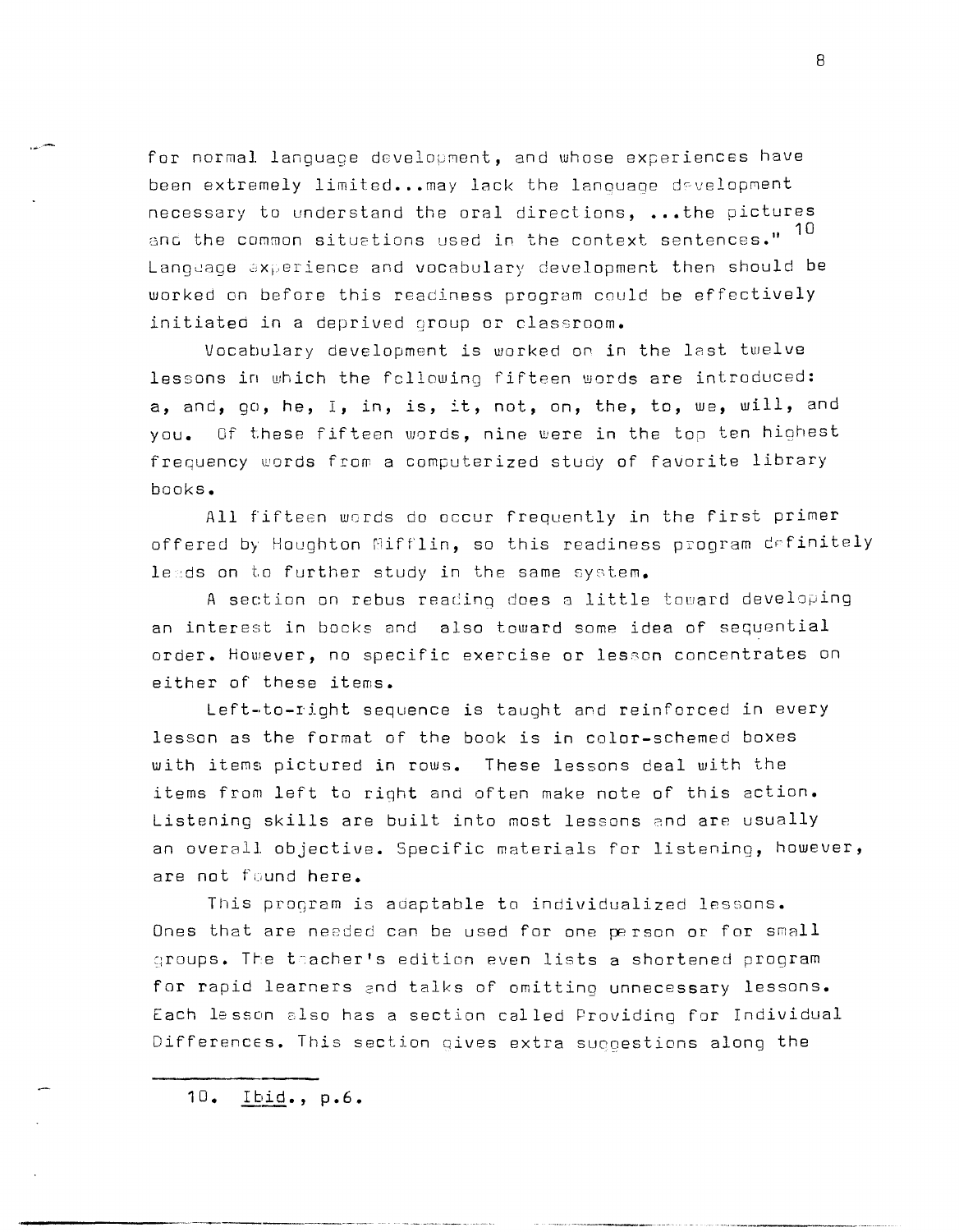same line as the lesson. Also, extra activities and exercises are given in the back of the book. Some of these are special exercises for slow learners. A list of books recommended for additional practice of word attack skills is also given.

Supplementary materials are in abundance, with 22 boxes of plastic objects, word cards, picture and key cards, animated key cards, letto cards, word covers, and a pocket or wall chart. There are also optional materials listed when additional work is necessary in some areas.

The reading readiness program developed by the Lyons  $\&$ Carnahan Company is called ABC and Me, and it was copy-righted in 1972. This readiness system coes letter by letter through the alphabet, a-z, warking on individual sounds and building them into words and eventually into simple sentences. There might be some question about going straiaht through this book as most teachers prefer teaching either vowels or consonants first.

No general testing or evaluative device is suqpested for the beginning of the year to determine the child's level of readiness so that an appropriate program could be arranged. This would have to be done independently by the teacher.

Although visual and auditory discrimination problems are undoubtedly encountered in lessons dealing with letters and sounds, there are no specific exercises to help this situation. Some games and extra activities would be beneficial in this area, however.

Stimuli for language experience is also somewhat lacking. "It is assumed, of course, that the children who are about to begin a readiness program have had ample time to adjust to their school environment and that they have already been given a rich variety of language experiences -- dramatic play, discussing, sharing experiences, repeating nursery rhymes, ratelling stories, and sharing possessions."  $11$  In many cases,

**11.** Lyons & Carnahan, ABC and me, teacher's edition, **p.14.** 

**----------------------------------'--------**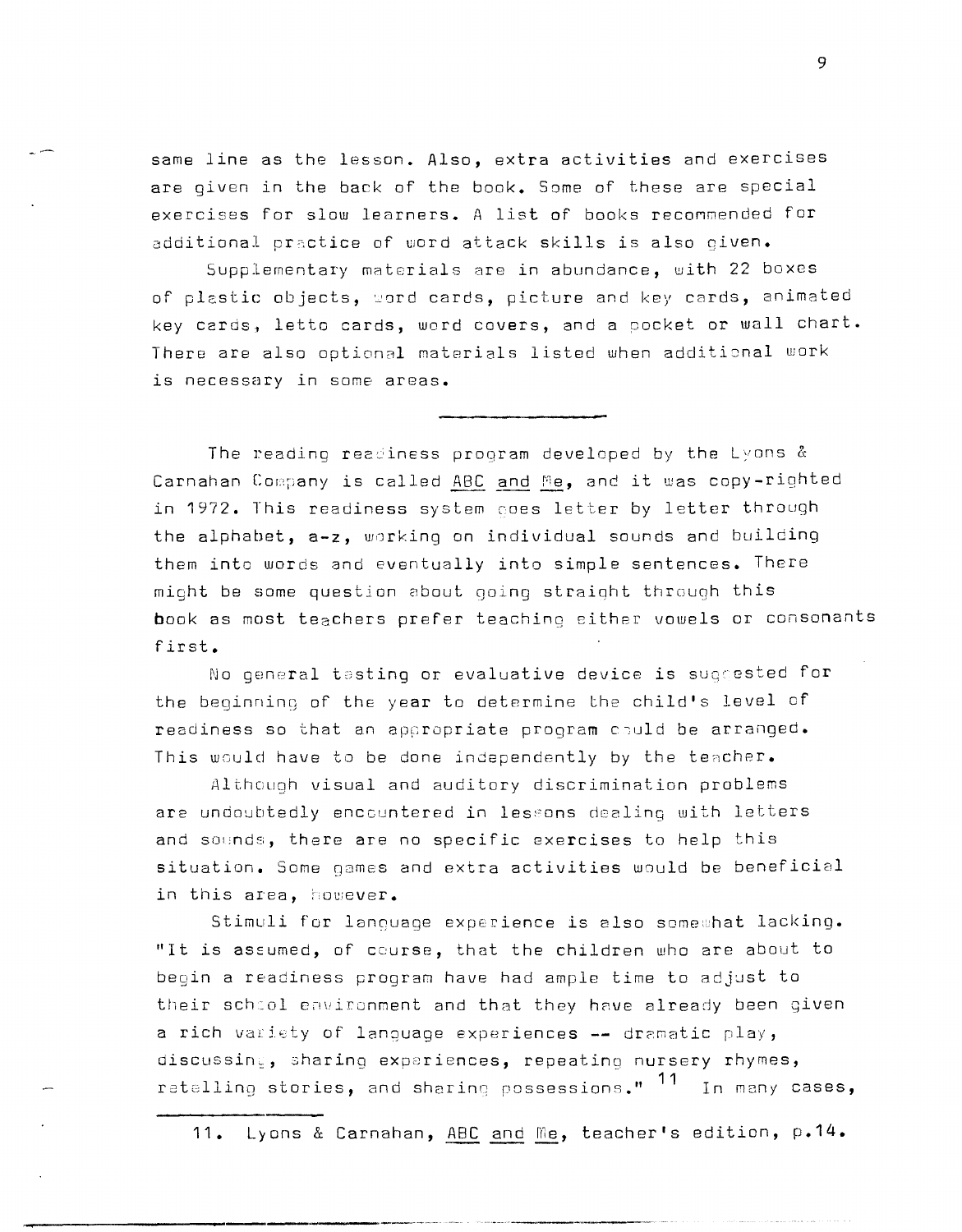this statement is assuming much that is not there. Many educators believe that these language experiences should also be a part of the readiness program itself.

Some lessons toward the end of the program work on VOCabulary development by introducino certain sight words. There are specific lessons conc8rning such words as **I,** see, **a,**  Liom, can, my, school, play, like, and little. Then Bhort sentences are formed from these learned words.

The variety of activities suqqested for additional use refer to stories and picture books or games which help instill a general appreciation for books. This feeling is very important to develop in the young reader if he is to become a growing, independent person.

Left-to-right sequence is introduced with the letters and the lessons on their sounds. The child is asked to draw an arrow under the word in the direction the teacher wrote. Then the child is to walk in that direction. Rovements of this manner are believed to be very helpful in retaining this piece of information which sometimes causes great difficulty in reading.

There are some enrichment activities that provide for sequential order. An example is the following exerpt:

> Prepare a set of three or four pictures that depict a simple activity or story. Have the children take turns arranging the pictures in sequential order to tell the story. 12

Listening exercises are included in some additional activities th-t deal with comprshension and recall. Although it does not seem to be a basic idea of the program, the listening suggestions that are listed could lead to others if needed. One example of this kind of suggestion is shown below. First the story is read, and then the questions to check listening are given.

**12. lEid., p.3B.**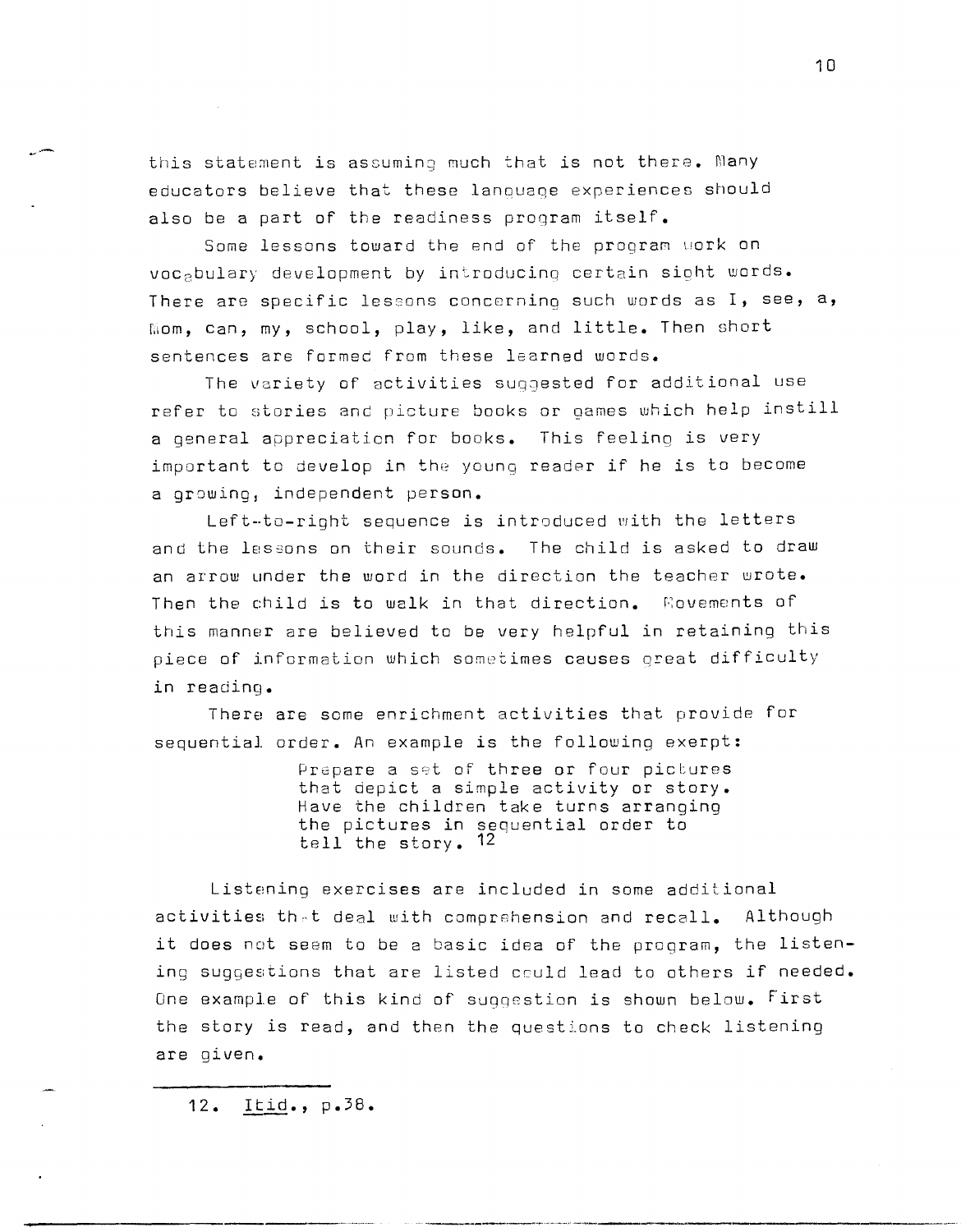Yesterday Grandmother came to our house. She brought her cat, Misty, with her.  $\Lambda s$ soon as Grandmother took Misty out of the box, misty hid under the bookshelf. She finally came out to jump at a ball of string we were playing with in front of the bookshelf. When did Grandmother arrive? Where did misty hide when she was taken out of the box? What brought Misty out from under the bookshelf? 13

This whole program could be broken into individualized units very easily. Also small groups could make good use of the lessons on letters and their sounds. A teacher could draw from the worksheets whatever particular sounds or letter recognition skills needed to be developed. This is probably 2 very good system to know about and have on hand for special case problems with letter forms and sound associations.

Enrichment activities are listed for all lessons. There are rescurces given in the back of the Teacher's Edition, as well as lists of films, anthologies, and special resources for specific lessons.

Level 1 is the series of materials that deals with readiness skills in the Scott Foresman Reading Systems. This series has a cspyright date of **1971.** This system has many components which can be used in varying combinations to reach the goals of learning to read. The core components are the Studybook, an Independent Practice Pad (or Masters) and a manual. Additional materials include such things as linguistic blocks, alphabet cards, word and picture cards, cassettes and records, games and puzzles, and storybooks. All of these different materials make possible a very intricate individualized system where subgroups or independents can work on separate items according to specific needs.

**13.** Ibid., p.92.

**---------------------------------------**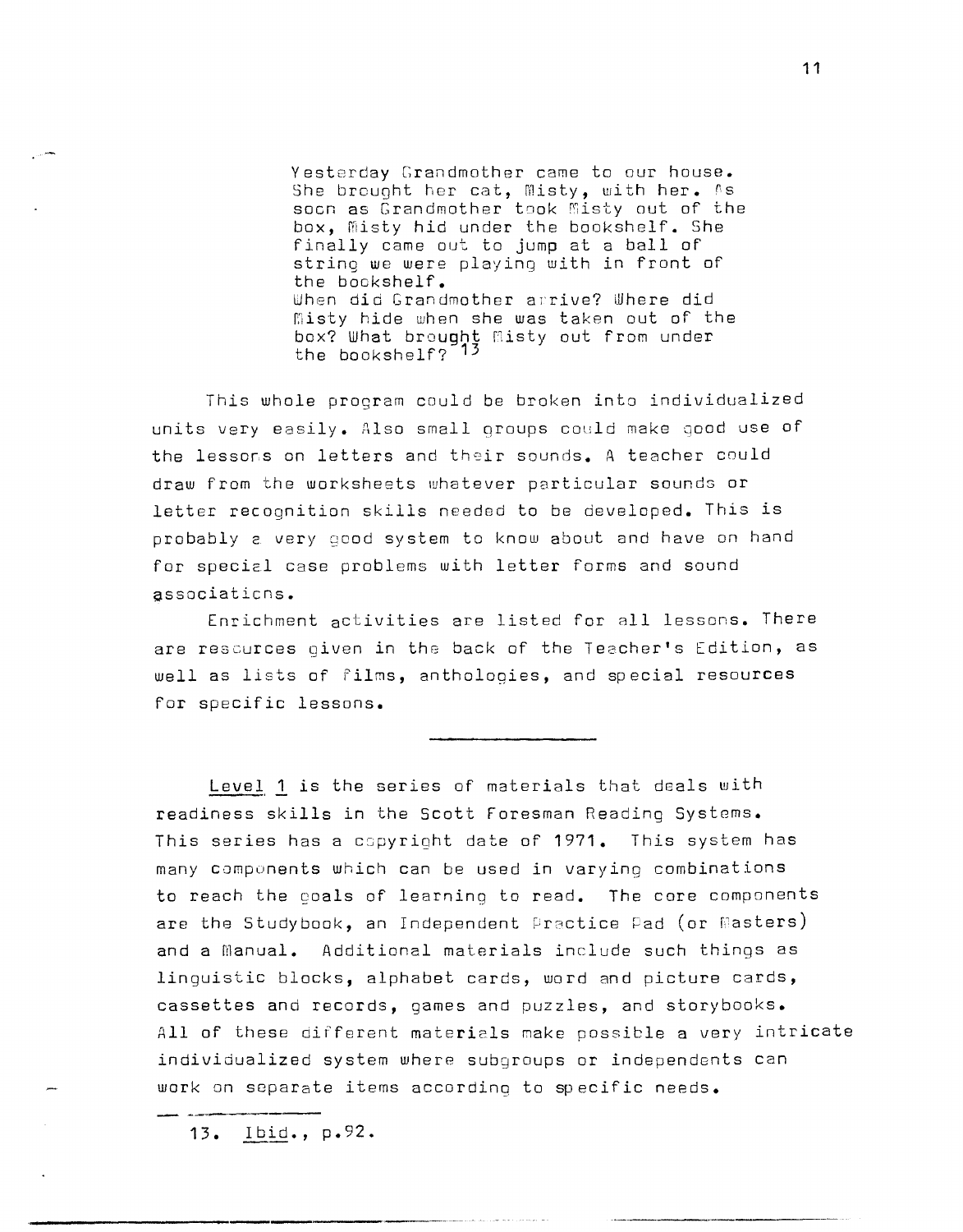Although there is a test for the end of Level **1,** there is no test given or suggested for beginning evaluation of the child's level. However, it is very possible due to the make-up of the Scott Foresman system, that even a "ready" child would benefit from some lessons in this program just because of its outstanding emphasis on language experience and development. The pictures md stories are excellent and induce conversations of personal opinions and experiences.

Besides these sections dealing with language, an alphabet section has also been included to work on letters and sounds. Auditory and visual discrimination are of great concern here.

Developing an interest in books is definitely one of the objectives of this system. Each section makes use of at least one story or picture book in its lessons. Also, additional activities often refer to books. New and exciting topics are brought out in these Scott Foresman books that just naturally bring out people's enthusiasm for books.

Left-to-right sequence is worked on in a natural manner through presentation of the many stories and the written words. The Practice Pad reinforces this teaching. Sequence arranging is dealt with in the stories and in the conversations and discussions. Listening skills almost come naturally when a class is using this system simply because the rate of interest is so hiqh in the types of stories presented.

There is no doubt about enrichment and supplementary activities being provided and suggested by Scott Foresman. One look at the array of materials and the masters provided assures a teacher that resources and ideas will be no problem.

The Macmillen reading readiness textbooks are called We Begin and How We Read. These are both copyrighted 1970.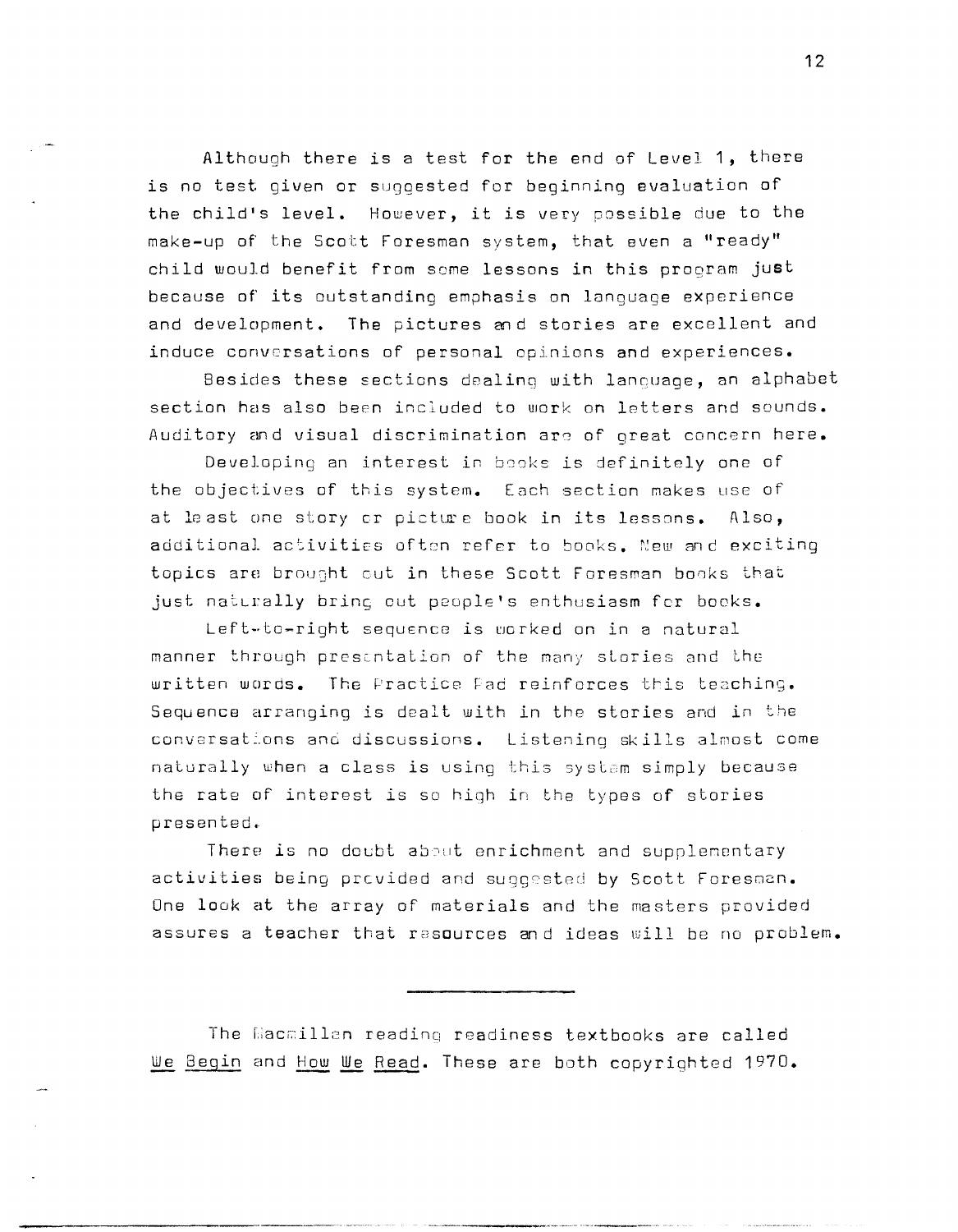The quide to We Begin lists some sources for advance information about the child's readiness capabilities, and this list includes intelligence tests and readiness tests as well as kindergarten records, parent-teacher conferences, tests of eyesight and hearing, and tests of psycholinguistic abilities.  $14$  In addition,  $%$  acmillan does assert that the first readiness book, We Begin, should be used as a diaonostic test. The book is purposely short so that it avoids holding back from actual reading any able students. A second readiness book, How We Read, is then provided for extended work on readiness abilities. This wculd appear to be a very good diagnostic, as well as developmental, readiness program.

Visual discrimination is a big part of the lessons which deal with numbers, colors, and letters. Some sections on concepts for alike, different, and the same also contribute to training in visual perception. Each teachinq unit has a whole section on Auditory Perception with activities that are suggested to accompany a specific lesson.

Language experiences and vocabulary devel-pment are both increased throuqh the lessons in a section called Language Development. This is another source of enrichment and furthering activities that the teacher can use and add to in order to meet individual needs.

The best opportunities for individualizing this program come not in its format, but in its many varied supplementary activities. These suggestions are quite good and cculd be adjusted to many different levels of groups. There is one section on Provision for Individual Differences in every lesson, so it is clear that the individual is rated very highly in this program.

many of the beginning lessons are particularly concerned with left-to-right sequence. The cuide continually mentions demanstrations of the movement so that the children are actually eware of **it.** 

---------------\_.\_--\_.\_--.

14. We Begin, p.9.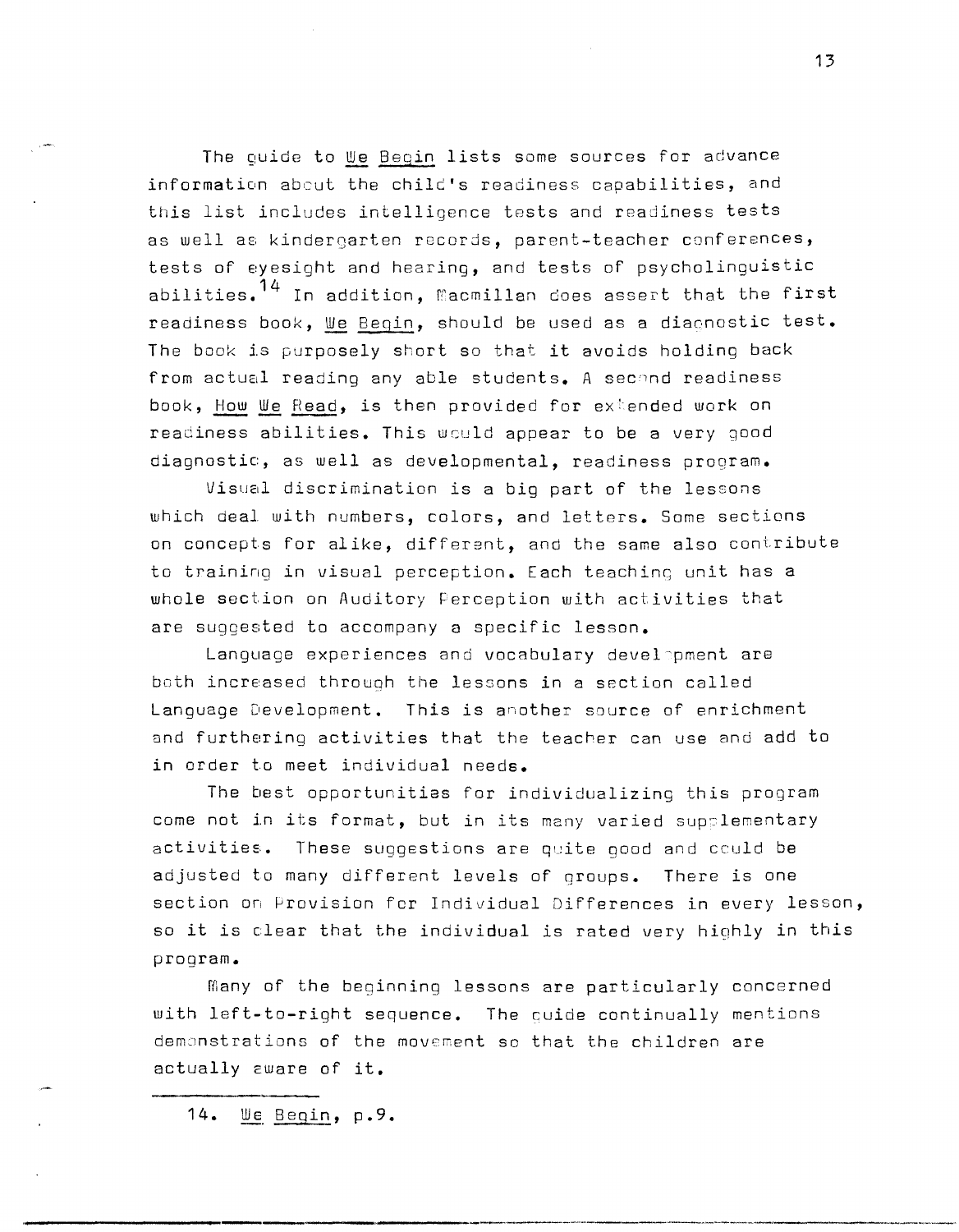The enrichment activities are particularly numerous, and they incorporate games, poems, and songs as well as worksheets and problems into the reqular readiness program. Many of these enrichment activities help develop an interest in books. Also, related activities are always listed which often include book titles that would be appropriate to the specific lesson or concept. Creative arts are also correlated constantly with the reading exercises. In some lessons, creative dramatics are encouraged to help develop an idea. A good example is the following:

> Ask the pupils to show in turn how they would touch something that is hot. Let them make their own interpretive gestures. If encouraged to do so, young children will do this very meaningfully. Then ask them to show how they would touch something soft, something heavy, something prickly, something hard. Continue with any other words descriptive 15 of feelinqs which they have named.

Besides these enrichment ideas that are so abundant, Macmillan offers supplementary materials in the form of story cards, a display stand, and duplicating masters. There is definitely much here for a good individualized readiness program.

The reader is free to make his own comparisons of these systems based on these evaluations. They will each differ according to what sort of abilities one is wishing to find helpful items for. A teacher in search of a good program should also go further into other systems, applying some of these same criteria so that the evaluations are somewhat comparable.

**15 • .!J?i9..,** p.192.

**----------------------------------\_.---------**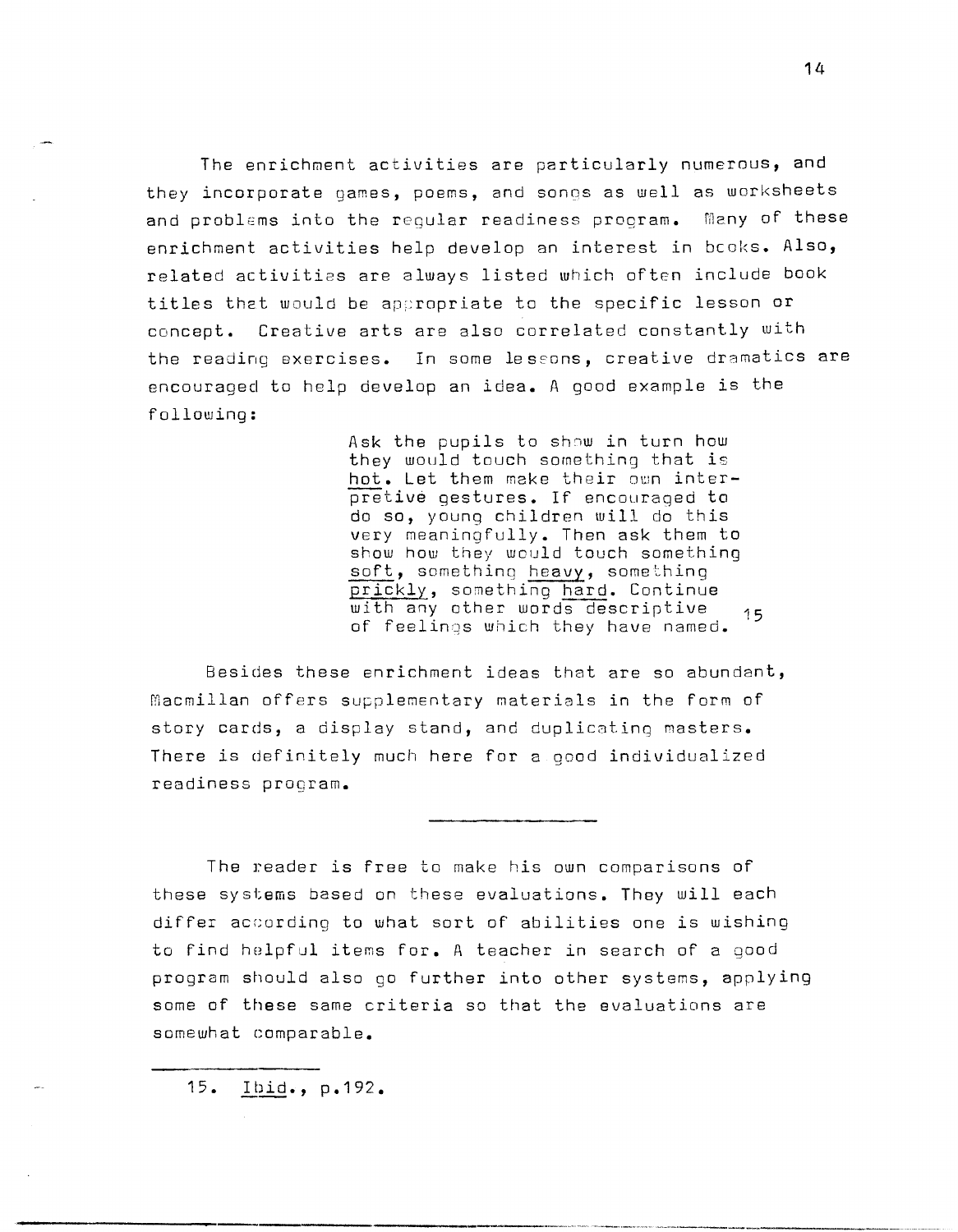This writer believes that the best system would be one in which several readers were available and the teacher were at liberty to deviso her own proqram according to the specific needs of her class. If this were the case, all of the programs discussed in this paper would be useful in some way. Scott Foresman is particularly good for language experience exercises and vocabulary development; macmillan is outstanding in extra enrichment activities; Houghton mifflin is good for comprehension skills; and Lycns & Carnahan is excellent on letter-sound associations and auditory discrimination.

If, on the other hand, only one basal reader were to be used, and this writer were to choose which one, it would be a batt:e between Scott Foresman and macmillan. Scott Foresman has such interesting material that it is hard to pass up, but Macmillan has a very relevant overall format. All in all, these new programs are quite encouraging to new teachers who are lea~ning about reading disabilities and teaching problems.